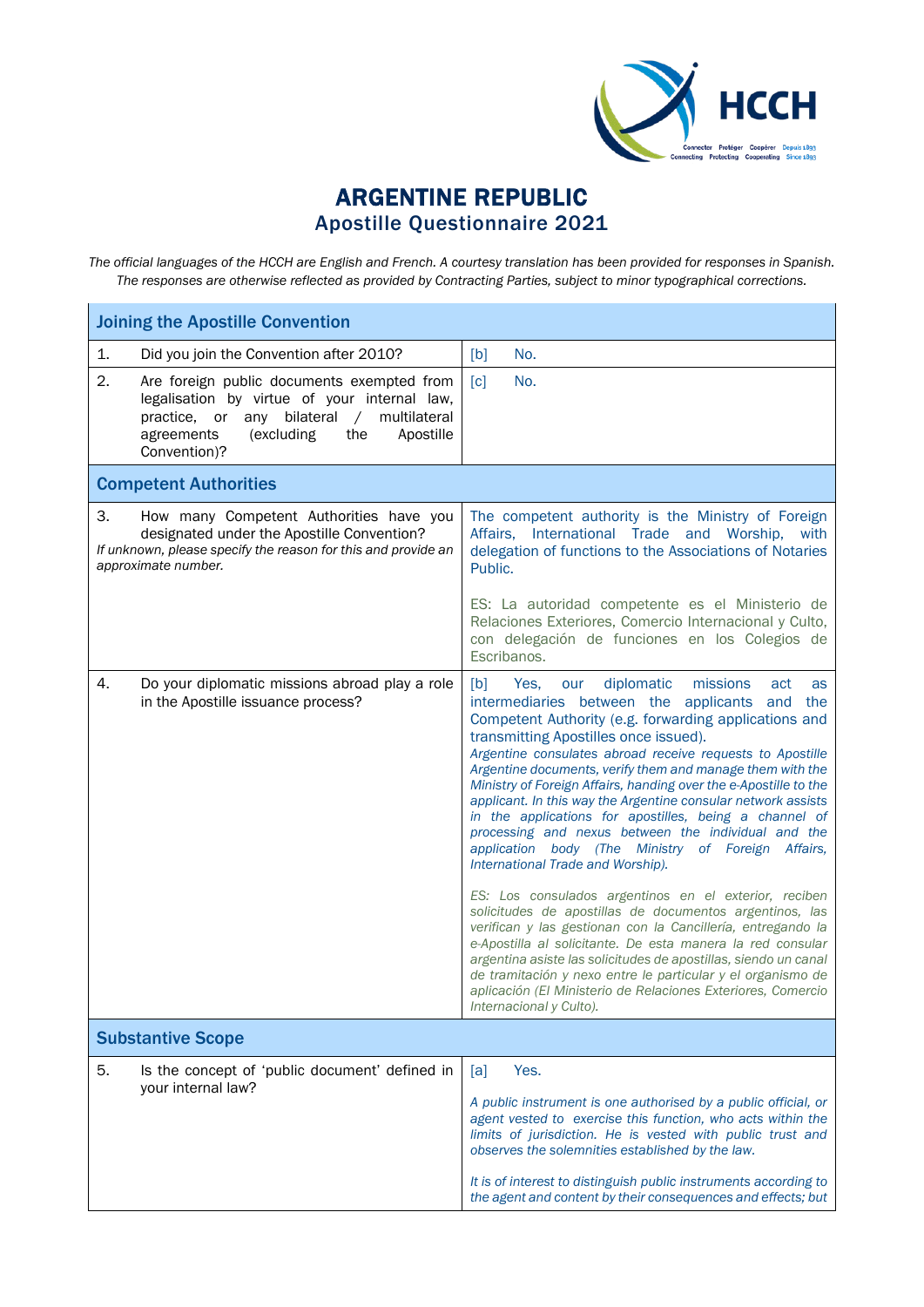| every public instrument must meet certain requirements that<br>are essential. The material, territorial and personal<br>competence of the public official is especially relevant.                                                                                                                                                                                                                                                                                                                                                                                                                                                                                                                                                                                                                                                                                                                                                                                                                                                                                                                                                                                                                                                                                                                                                                                                                                                                                                                                                                                                                                                                                                                                                                                                                                                                                                                                                               |
|-------------------------------------------------------------------------------------------------------------------------------------------------------------------------------------------------------------------------------------------------------------------------------------------------------------------------------------------------------------------------------------------------------------------------------------------------------------------------------------------------------------------------------------------------------------------------------------------------------------------------------------------------------------------------------------------------------------------------------------------------------------------------------------------------------------------------------------------------------------------------------------------------------------------------------------------------------------------------------------------------------------------------------------------------------------------------------------------------------------------------------------------------------------------------------------------------------------------------------------------------------------------------------------------------------------------------------------------------------------------------------------------------------------------------------------------------------------------------------------------------------------------------------------------------------------------------------------------------------------------------------------------------------------------------------------------------------------------------------------------------------------------------------------------------------------------------------------------------------------------------------------------------------------------------------------------------|
| The national Civil and Commercial Code regulates public<br>instruments in the First Book: General Part, Title IV, Legal<br>Acts, Chapter 5; Legal Acts, section 4; Public Instruments.<br>The signature on public instruments and their projection in<br>the digital and electronic document with a digital signature is<br>relevant.                                                                                                                                                                                                                                                                                                                                                                                                                                                                                                                                                                                                                                                                                                                                                                                                                                                                                                                                                                                                                                                                                                                                                                                                                                                                                                                                                                                                                                                                                                                                                                                                           |
| The National Civil and Commercial Code states that:<br>Article 289 of the Code says that the following are public<br><i>instruments:</i><br>a) Public deeds and their copies or testimonies. They are the<br>instruments extended in the protocol of a notary public, or<br>another official authorized to perform the same functions,<br>containing one or more legal acts. The first original copy or<br>testimony constitutes the public instrument, with the<br>characteristics of a notarial public document, invested with<br>validity, effectiveness and executive force, and enables the<br>circulation of the act represented in that document. The Code<br>admits the synonymy between the words "copy", which is<br>consigned by notarial laws when referring to such<br>reproductions, and "testimony", used in forensic and notarial<br>practice, in order to end the controversy between them.<br>b) Instruments extended by notary publics or public officials<br>with the requirements established by the law. This statement<br>covers the notarial documents that mention organic laws -<br>which are different from the public deeds and acts regulated<br>in the new Code (e.g. certifications and certificates, positions,<br>etc.) - and consular, administrative and judicial instruments<br>- e.g seats of public registers and certificates.<br>c) Titles issued by the national, provincial or autonomous city<br>of Buenos Aires, in accordance with the laws authorizing their<br>issuance. It includes titles that are official instruments<br>emanating from officials whose content is not typical of the<br>public trust, but by their hierarchy enjoy a presumption of<br>legitimacy and authenticity, which enables them to be<br>included in this legal body as public instruments. Without a<br>doubt, this facilitates its circulation, and gives the credibility<br>and solvency that recipients deserve. |
| ES: El instrumento público es el autorizado por un oficial<br>público, o agente investido para el ejercicio de la función, que<br>actúa en los límites la competencia. Está dotado de fe<br>pública y observa las solemnidades que establece la ley.<br>Resulta de interés distinguir los instrumentos públicos según<br>el agente y el contenido por sus consecuencias y efectos;<br>mas todo instrumento público debe reunir ciertos requisitos<br>que son esenciales. En especial es relevante la competencia<br>del oficial público en razón de la materia, territorio y persona.                                                                                                                                                                                                                                                                                                                                                                                                                                                                                                                                                                                                                                                                                                                                                                                                                                                                                                                                                                                                                                                                                                                                                                                                                                                                                                                                                           |
| El Código Civil y Comercial de la Nación regula los<br>instrumentos públicos en el Libro Primero: Parte General,<br>título IV, Hechos y Actos Jurídicos, capitulo 5; Actos Jurídicos,<br>sección 4; Instrumentos Públicos.<br>Es de relevancia la firma en los instrumentos públicos y su<br>proyección en el documento digital y electrónico con firma<br>digital.                                                                                                                                                                                                                                                                                                                                                                                                                                                                                                                                                                                                                                                                                                                                                                                                                                                                                                                                                                                                                                                                                                                                                                                                                                                                                                                                                                                                                                                                                                                                                                             |
| Según el Código Civil y Comercial de la Nación establece que:<br>El artículo 289 del Código en comento dice que son<br>instrumentos públicos los siguientes:<br>a) Las escrituras públicas y sus copias o testimonios. Son los<br>instrumentos extendidos en el protocolo de un escribano<br>público, u otro funcionario autorizado para ejercer las<br>mismas funciones, que contiene uno o más actos jurídicos.<br>La primera copia o testimonio de la matriz constituye el<br>instrumento público, con las características propias del                                                                                                                                                                                                                                                                                                                                                                                                                                                                                                                                                                                                                                                                                                                                                                                                                                                                                                                                                                                                                                                                                                                                                                                                                                                                                                                                                                                                       |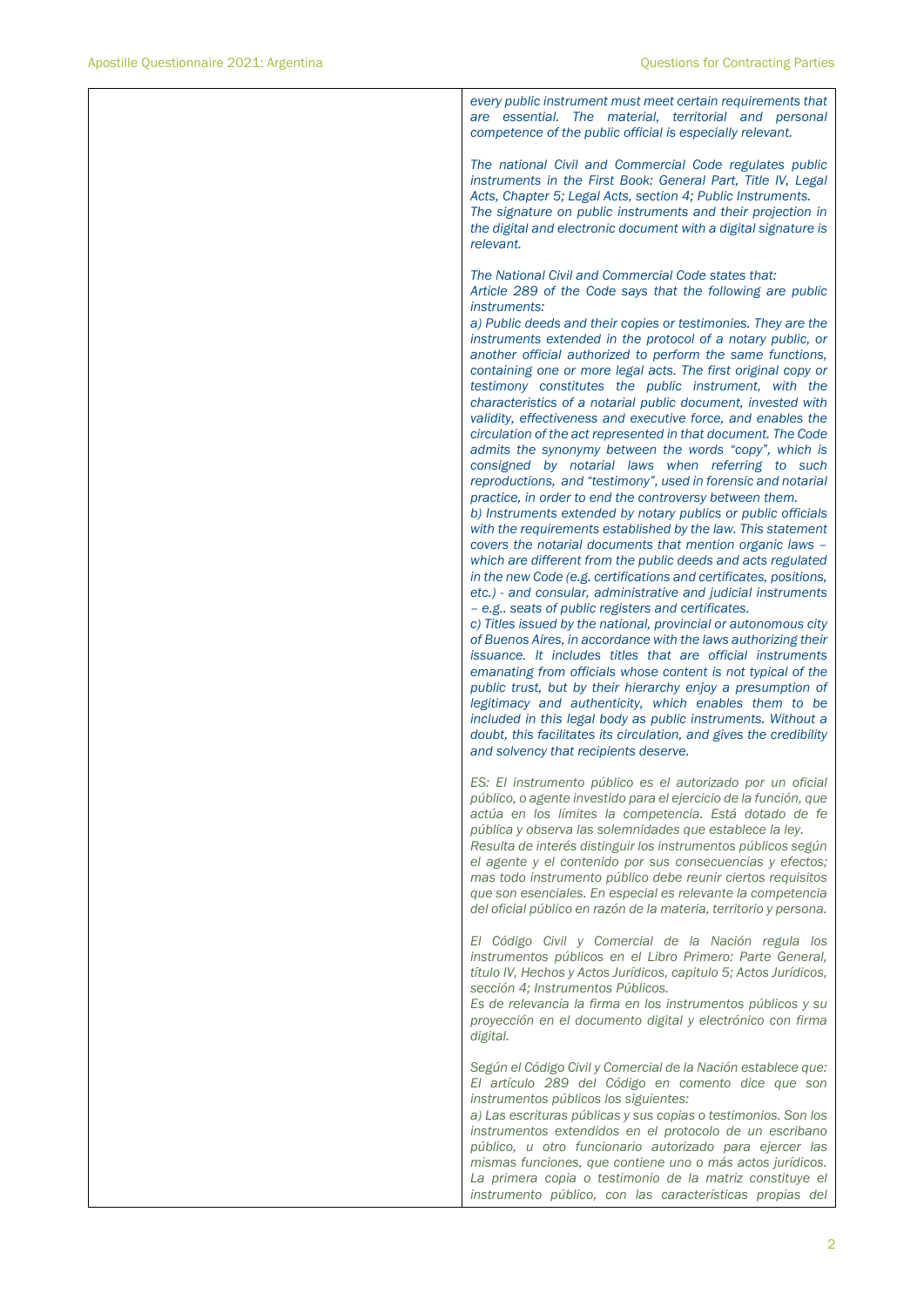|    |                                                                                                                                                                                                                 | documento público notarial, dotado de validez, eficacia y<br>fuerza ejecutoria, y posibilita la circulación del acto<br>representado en dicho documento. El Código admite la<br>sinonimia entre los vocablos copias o testimonios, a fin de<br>terminar con la polémica entre la palabra copia, que<br>consignan las leyes notariales, al referirse a esta clase de<br>reproducciones, y la palabra testimonio que se utiliza en la<br>práctica forense y notarial.2<br>b) Los instrumentos que extienden los escribanos o los<br>funcionarios públicos con los requisitos que establecen las<br>leyes. En este enunciado quedan comprendidos los<br>documentos notariales que mencionan las leyes orgánicas -<br>distintos de las escrituras y las actas reguladas en el Código<br>nuevo (v. gr. las certificaciones y los certificados, cargos,<br>etcétera)-, y los instrumentos consulares, administrativos -v.<br>gr. asientos de registros públicos, certificados-, y judiciales.<br>c) Los títulos emitidos por el Estado nacional, provincial o la<br>Ciudad Autónoma de Buenos Aires, conforme a las leyes que<br>autorizan su emisión. Quedan comprendidos los títulos que<br>son instrumentos oficiales emanados de funcionarios cuyo<br>contenido no es propio de la fe pública, empero por su<br>jerarquía gozan de una presunción de legitimidad y de<br>autenticidad, que los habilita para su inclusión en este<br>cuerpo legal como instrumentos públicos. Sin duda, ello<br>facilita su circulación, y da la credibilidad y solvencia que<br>merecen los receptores. |
|----|-----------------------------------------------------------------------------------------------------------------------------------------------------------------------------------------------------------------|----------------------------------------------------------------------------------------------------------------------------------------------------------------------------------------------------------------------------------------------------------------------------------------------------------------------------------------------------------------------------------------------------------------------------------------------------------------------------------------------------------------------------------------------------------------------------------------------------------------------------------------------------------------------------------------------------------------------------------------------------------------------------------------------------------------------------------------------------------------------------------------------------------------------------------------------------------------------------------------------------------------------------------------------------------------------------------------------------------------------------------------------------------------------------------------------------------------------------------------------------------------------------------------------------------------------------------------------------------------------------------------------------------------------------------------------------------------------------------------------------------------------------------------------------------------------------------------|
| 6. | Have you experienced any difficulties<br>in.<br>characterising a 'public document' for the<br>purposes of the Apostille Convention?                                                                             | No.<br>[b]                                                                                                                                                                                                                                                                                                                                                                                                                                                                                                                                                                                                                                                                                                                                                                                                                                                                                                                                                                                                                                                                                                                                                                                                                                                                                                                                                                                                                                                                                                                                                                             |
| 7. | Has the exclusion of 'documents executed by<br>diplomatic or consular agents' (Art. 1(3)(a)) from<br>the scope of the Apostille Convention given rise<br>to any difficulties?                                   | No.<br>[c]                                                                                                                                                                                                                                                                                                                                                                                                                                                                                                                                                                                                                                                                                                                                                                                                                                                                                                                                                                                                                                                                                                                                                                                                                                                                                                                                                                                                                                                                                                                                                                             |
| 8. | Do you think this Art. $1(3)(a)$ exclusion is justified<br>in the context of the modern operation of the<br>Convention?                                                                                         | Yes.<br>[a]                                                                                                                                                                                                                                                                                                                                                                                                                                                                                                                                                                                                                                                                                                                                                                                                                                                                                                                                                                                                                                                                                                                                                                                                                                                                                                                                                                                                                                                                                                                                                                            |
| 9. | Has the exclusion of 'administrative documents<br>dealing directly with commercial or customs<br>operations' (Art. $1(3)(b)$ ) from the scope of the<br>Apostille Convention given rise to any<br>difficulties? | [b]<br>Yes, as the State of destination.<br>In accordance with the concept of "administrative documents<br>relating directly to a commercial or customs operation" not<br>being sufficiently specific and therefore being up to the<br>domestic law of the receiving country. For this reason, the<br>Apostille is issued in these concepts according to the<br>requirement of the receiver of the document involved.                                                                                                                                                                                                                                                                                                                                                                                                                                                                                                                                                                                                                                                                                                                                                                                                                                                                                                                                                                                                                                                                                                                                                                  |
|    |                                                                                                                                                                                                                 | ES: Ello en virtud que lo que comprende especificamente el<br>concepto "documentos administrativos que se refieran<br>directamente a una operación comercial o aduanera" no es<br>lo suficientemente específico y queda a consideración del<br>derecho interno del país receptor. Por tal sentido, se emite la<br>apostilla en estos conceptos de acuerdo con el requerimiento<br>del recpetor del documento involucrado.                                                                                                                                                                                                                                                                                                                                                                                                                                                                                                                                                                                                                                                                                                                                                                                                                                                                                                                                                                                                                                                                                                                                                              |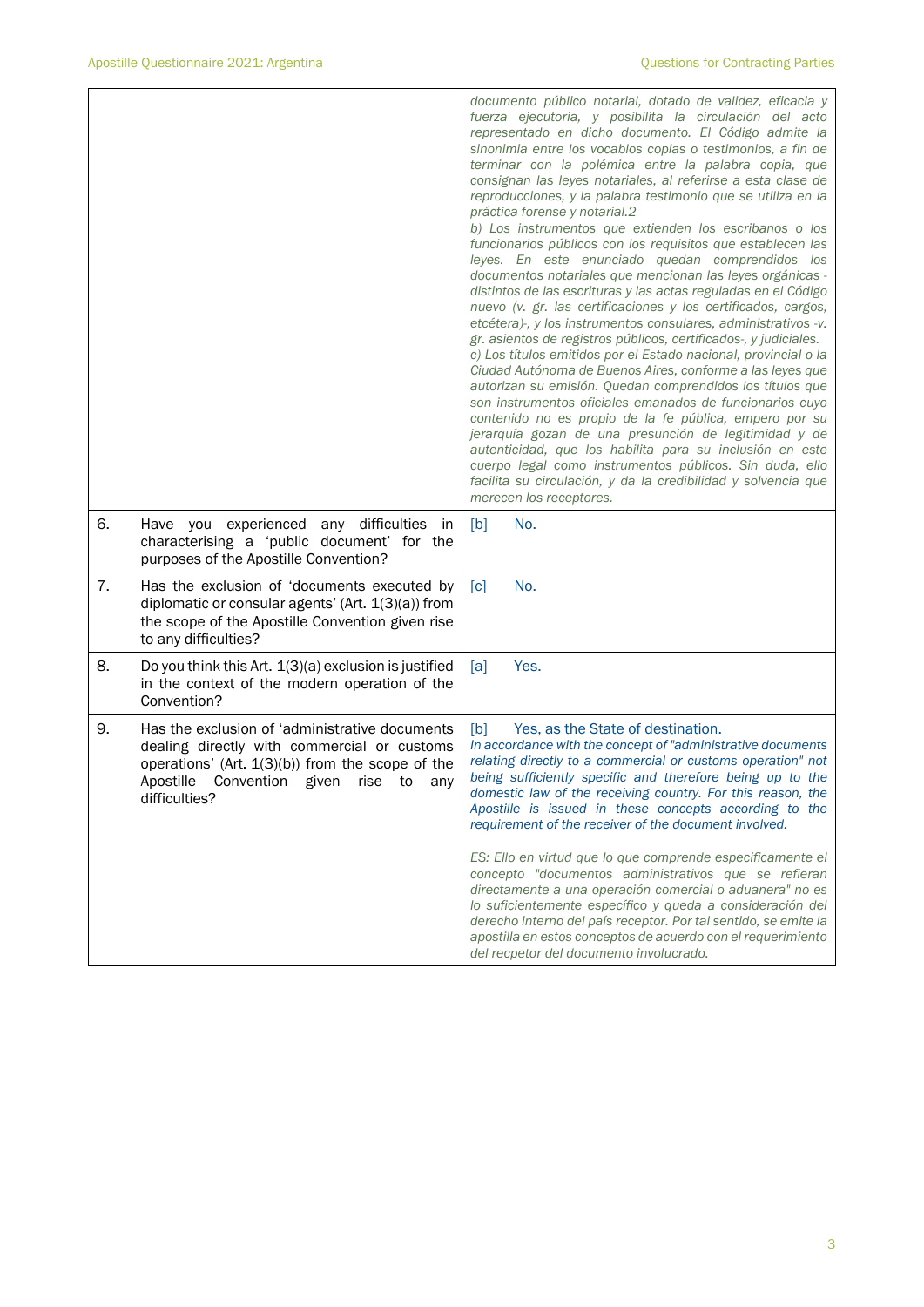| 9.1. | For Parties that answered yes to Q9.<br>How has previous guidance on the interpretation<br>of the Art. 1(3)(b) exclusion assisted in resolving<br>these difficulties? (E.g. the 'extremely narrow'<br>construction referred to in C&R No 10 of the<br>2016 SC). | Regarding the reception of foreign documents, the<br>competent authorities of our country have internally<br>adopted this interpretation. The Argentine consular<br>network, however, understands the concept as a whole<br>when legalizing documentation for our country. As far<br>as document receivers abroad are concerned, we have<br>seen no changes.<br>ES: En lo que hace a la recepción de documentos extranjeros,<br>internamente las autoridades competentes de nuestro país<br>adoptaron dicha interpretación, a la vez que la red consular<br>argentina al momento de legalizar documentación para<br>nuestro país entiende el concepto en un todo. En lo que<br>refiere a los receptores de documentos en el exterior, no |                                                                                                                                                                                         |              |        |
|------|-----------------------------------------------------------------------------------------------------------------------------------------------------------------------------------------------------------------------------------------------------------------|------------------------------------------------------------------------------------------------------------------------------------------------------------------------------------------------------------------------------------------------------------------------------------------------------------------------------------------------------------------------------------------------------------------------------------------------------------------------------------------------------------------------------------------------------------------------------------------------------------------------------------------------------------------------------------------------------------------------------------------|-----------------------------------------------------------------------------------------------------------------------------------------------------------------------------------------|--------------|--------|
| 10.  | Do you think this Art. 1(3)(b) exclusion is justified<br>in the context of the modern operation of the<br>Convention?                                                                                                                                           | hemos visto cambios.<br>[a]<br>Yes.                                                                                                                                                                                                                                                                                                                                                                                                                                                                                                                                                                                                                                                                                                      |                                                                                                                                                                                         |              |        |
| 11.  | Do you issue (outgoing) or accept (incoming)                                                                                                                                                                                                                    |                                                                                                                                                                                                                                                                                                                                                                                                                                                                                                                                                                                                                                                                                                                                          |                                                                                                                                                                                         | <b>Issue</b> | Accept |
|      | Apostilles for any of the following categories of<br>document?                                                                                                                                                                                                  |                                                                                                                                                                                                                                                                                                                                                                                                                                                                                                                                                                                                                                                                                                                                          | Certificates of origin                                                                                                                                                                  |              |        |
|      |                                                                                                                                                                                                                                                                 |                                                                                                                                                                                                                                                                                                                                                                                                                                                                                                                                                                                                                                                                                                                                          | <b>Export licences</b>                                                                                                                                                                  |              |        |
|      |                                                                                                                                                                                                                                                                 |                                                                                                                                                                                                                                                                                                                                                                                                                                                                                                                                                                                                                                                                                                                                          | Import licences                                                                                                                                                                         |              |        |
|      |                                                                                                                                                                                                                                                                 | Health and safety certificates<br>issued by the relevant<br>government authorities or                                                                                                                                                                                                                                                                                                                                                                                                                                                                                                                                                                                                                                                    | X                                                                                                                                                                                       | X            |        |
|      |                                                                                                                                                                                                                                                                 | Certificates of products                                                                                                                                                                                                                                                                                                                                                                                                                                                                                                                                                                                                                                                                                                                 | X                                                                                                                                                                                       | $\mathsf{X}$ |        |
|      |                                                                                                                                                                                                                                                                 |                                                                                                                                                                                                                                                                                                                                                                                                                                                                                                                                                                                                                                                                                                                                          | Certificates of conformity                                                                                                                                                              | X            | X      |
|      |                                                                                                                                                                                                                                                                 | End user certificates<br>(i.e. documents certifying that the<br>buyer is the end user of acquired<br>goods)                                                                                                                                                                                                                                                                                                                                                                                                                                                                                                                                                                                                                              |                                                                                                                                                                                         |              | X      |
|      |                                                                                                                                                                                                                                                                 | Commercial invoices                                                                                                                                                                                                                                                                                                                                                                                                                                                                                                                                                                                                                                                                                                                      |                                                                                                                                                                                         |              |        |
|      | <b>Apostille Process</b>                                                                                                                                                                                                                                        |                                                                                                                                                                                                                                                                                                                                                                                                                                                                                                                                                                                                                                                                                                                                          |                                                                                                                                                                                         |              |        |
|      | <b>Certification of Public Documents</b>                                                                                                                                                                                                                        |                                                                                                                                                                                                                                                                                                                                                                                                                                                                                                                                                                                                                                                                                                                                          |                                                                                                                                                                                         |              |        |
| 12.  | Do any of your public documents require some<br>other intermediate certification before the<br>issuance of an Apostille?                                                                                                                                        | [a]<br>Yes, an intermediate certification is required for<br>some categories of public documents.                                                                                                                                                                                                                                                                                                                                                                                                                                                                                                                                                                                                                                        |                                                                                                                                                                                         |              |        |
|      | For Parties that answered yes to Q12.<br>12.1. What categories of public document require                                                                                                                                                                       | Category of public<br>document                                                                                                                                                                                                                                                                                                                                                                                                                                                                                                                                                                                                                                                                                                           | Why certification is required                                                                                                                                                           |              |        |
|      | intermediate certification and why?                                                                                                                                                                                                                             | <b>Documents</b><br>issued by<br>provincial<br>authorities with<br>holographic<br>signatures<br><b>ES: Documentos</b><br>emitidos por<br>autoridades<br>provinciales con<br>firmas ológrafas                                                                                                                                                                                                                                                                                                                                                                                                                                                                                                                                             | They require certification from the<br>Ministry of the Interior by functional<br>competence<br>ES: Requieren certificación del<br>Ministerio del Interior, por competencia<br>funcional |              |        |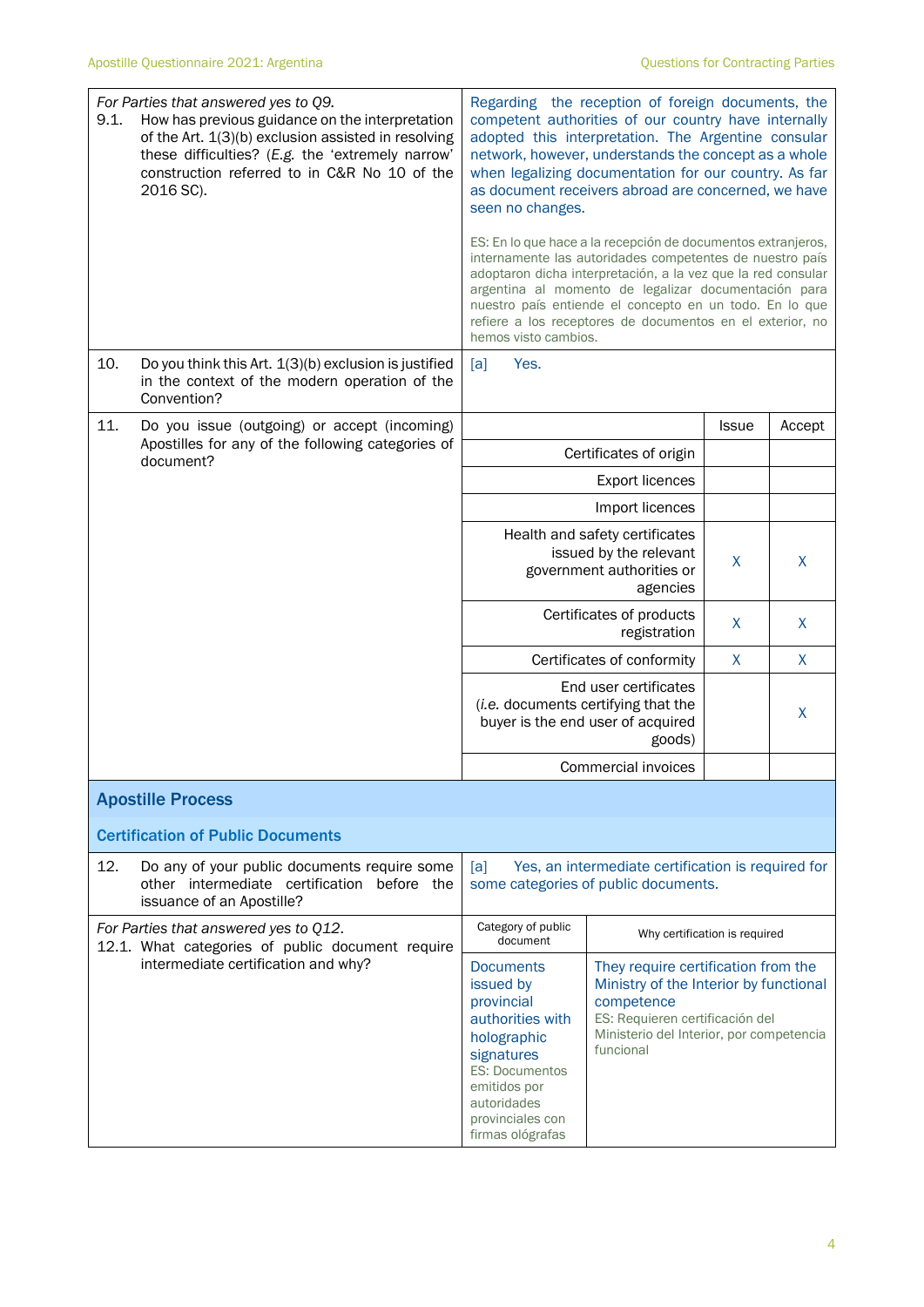|  | Administrative<br>documents<br>signed by<br>primary<br>authorities<br><b>ES: Documentos</b><br>administrativos<br>firmados por<br>autoridades<br>primarias | They require certification of the<br>higher centralizing authority<br>according to the structure of the<br>dependence<br>ES: Requieren certificación de<br>autoridad superior centralizadora<br>según la estructura de la dependecia |
|--|------------------------------------------------------------------------------------------------------------------------------------------------------------|--------------------------------------------------------------------------------------------------------------------------------------------------------------------------------------------------------------------------------------|
|  | Professional<br>documents<br><b>ES: Documentos</b><br>profesionales                                                                                        | They require tuition signature<br>ES: Requieren firma de colegiatura                                                                                                                                                                 |

| <b>Requesting an Apostille (Outgoing)</b> |                                                                              |                                                                                                                                                                                                                                                                                                                                                                                                 |                                                                      |                                                                                                                                                                                                                                                                                                                                                                                                                                      |   |
|-------------------------------------------|------------------------------------------------------------------------------|-------------------------------------------------------------------------------------------------------------------------------------------------------------------------------------------------------------------------------------------------------------------------------------------------------------------------------------------------------------------------------------------------|----------------------------------------------------------------------|--------------------------------------------------------------------------------------------------------------------------------------------------------------------------------------------------------------------------------------------------------------------------------------------------------------------------------------------------------------------------------------------------------------------------------------|---|
| 13.                                       | How can an Apostille be requested?                                           | [a]<br>In person.                                                                                                                                                                                                                                                                                                                                                                               |                                                                      |                                                                                                                                                                                                                                                                                                                                                                                                                                      |   |
|                                           |                                                                              | [b]<br>By post.                                                                                                                                                                                                                                                                                                                                                                                 |                                                                      |                                                                                                                                                                                                                                                                                                                                                                                                                                      |   |
|                                           |                                                                              | [c]<br>By email.                                                                                                                                                                                                                                                                                                                                                                                |                                                                      |                                                                                                                                                                                                                                                                                                                                                                                                                                      |   |
|                                           |                                                                              | $\lceil d \rceil$<br>Through a website.                                                                                                                                                                                                                                                                                                                                                         |                                                                      |                                                                                                                                                                                                                                                                                                                                                                                                                                      | X |
|                                           |                                                                              | Other.<br>[e]<br>At consular headquarters, personally or by mail<br>according to type of document submitted. In<br>Association of Notaries Public on-site or via mail<br>depending on the type of document.<br>ES: En sede consular, en forma personal o bien por<br>correo según tipo de documento presentado. En<br>Colegio de Escribanos presencial o vía correo según<br>tipo de documento. |                                                                      |                                                                                                                                                                                                                                                                                                                                                                                                                                      | X |
| 14.                                       | When issuing an Apostille, do you enquire about<br>the State of destination? | [a]                                                                                                                                                                                                                                                                                                                                                                                             | Yes, in the application form.                                        |                                                                                                                                                                                                                                                                                                                                                                                                                                      |   |
| 15.                                       | How long does it take for an Apostille to be<br>issued?                      | In-person request<br>(paper Apostille)                                                                                                                                                                                                                                                                                                                                                          | Other requests<br>(from the time of<br>receipt) (paper<br>Apostille) | e-Apostille requests                                                                                                                                                                                                                                                                                                                                                                                                                 |   |
|                                           |                                                                              |                                                                                                                                                                                                                                                                                                                                                                                                 |                                                                      | Other<br>The management<br>of Apostilles is<br>carried out<br>through a website<br>- TAD "Trámites a<br>Distancia", with<br>periods of 30<br>days for public<br>documents in<br>general and 15 to<br>20 days for<br>commercial<br>documents. No<br>apostilles in<br>paper form are<br><i>issued.</i><br>In the<br>arrangements of<br>Apostilles carried<br>out before the<br>Association of<br>Notaries Public,<br>the deadlines are |   |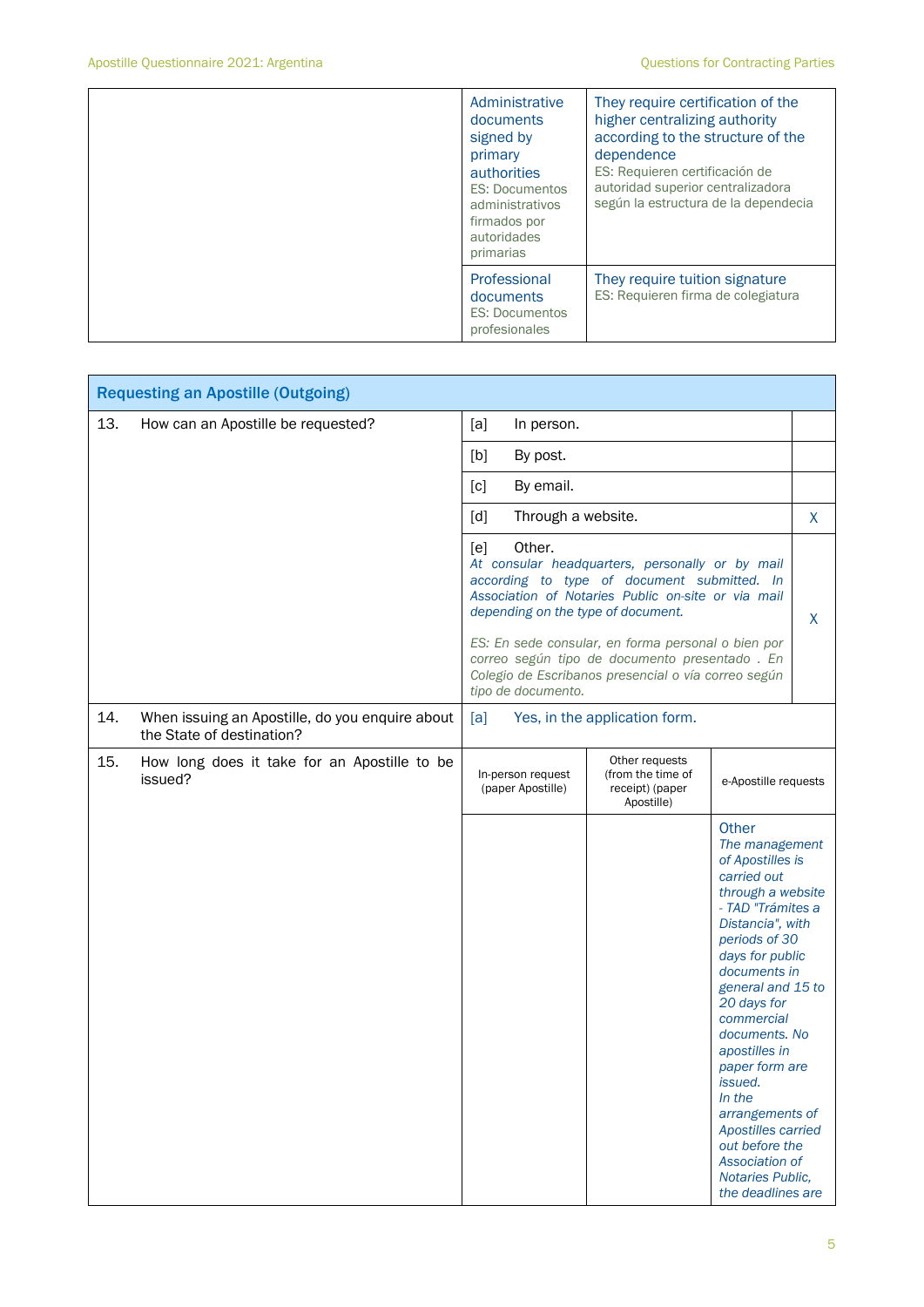|     |                                                                                                                                                                                                                                            | varied depending<br>on their internal<br>organization.                                                                                                                                                                                                                                                                                                                                                                                                                         |
|-----|--------------------------------------------------------------------------------------------------------------------------------------------------------------------------------------------------------------------------------------------|--------------------------------------------------------------------------------------------------------------------------------------------------------------------------------------------------------------------------------------------------------------------------------------------------------------------------------------------------------------------------------------------------------------------------------------------------------------------------------|
|     |                                                                                                                                                                                                                                            | ES: La gestión de<br>apostillas se<br>efectua mediante<br>una página WEB -<br>TAD "Trámites a<br>Distancia", con<br>plazos de 30 días<br>para docuentos<br>públicos en<br>general y de 15 a<br>20 días para<br>documentos de<br>índole comercial.<br>No se emiten<br>apositllas en<br>soporte papel.<br>En las gestiones<br>de apostillas<br>efectuadas ante<br>los Colegios de<br>Escribanos, los<br>plazos son<br>variados<br>dependiendo sus<br>organizaciones<br>internas. |
| 16. | Does your Competent Authority impose a fee for<br>issuing an Apostille?                                                                                                                                                                    | Yes, but the price is dependent on, for example,<br>[b]<br>the category of public document(s), the Competent<br>Authority, or the type of application.<br>Each Association of Notaries Public imposes a differential<br>management rate depending on its internal tariff (such<br>differential rate is not consistent in all Association of Notaries<br>Public).                                                                                                               |
|     |                                                                                                                                                                                                                                            | ES: Cada Colegio de Escribanos, impone una tasa de gestión<br>diferencial dependiendo de su tarifario interno (dicha tasa<br>diferencial no es uniforme en todos los Colegios de<br>Escribanos).                                                                                                                                                                                                                                                                               |
|     | <b>Issuing an Apostille (Outgoing)</b>                                                                                                                                                                                                     |                                                                                                                                                                                                                                                                                                                                                                                                                                                                                |
| 17. | How is the origin of a public document verified<br>for the purpose of issuing an Apostille (i.e.<br>verification of the authenticity of the signature,<br>the capacity of the signer, and the identity of the<br>seal / stamp (Art. 5(2))? | [a]<br>Single Competent Authority.<br>[iii]<br>An electronic database of sample signatures /<br>seals / stamps.                                                                                                                                                                                                                                                                                                                                                                |
| 18. | How does a Competent Authority address<br>situations where it is unable to verify the origin<br>of the public document?                                                                                                                    | The Competent Authority will contact the issuing<br>[b]<br>authority to confirm authenticity but will not issue the<br>Apostille until the new signature, stamp or seal is added<br>to the database.                                                                                                                                                                                                                                                                           |
| 19. | In what language(s) are the 10 standard items<br>of your Apostilles available?                                                                                                                                                             | $\lceil c \rceil$<br>In three languages.<br>Spanish, English and French<br>ES: Español, Ingles y Francés                                                                                                                                                                                                                                                                                                                                                                       |
| 20. | In what language(s) are the blank fields of your<br>Apostilles filled in?                                                                                                                                                                  | [a]<br>In one language.<br><b>Spanish</b><br>ES: Español                                                                                                                                                                                                                                                                                                                                                                                                                       |
| 21. | How are the blank fields of your Apostilles filled<br>in?                                                                                                                                                                                  | Using computer software.<br>[b]<br>There is a software that combines the e-Register, the<br>e-Register of signatures and the electronic signature.                                                                                                                                                                                                                                                                                                                             |
|     |                                                                                                                                                                                                                                            | ES: Se cuenta con un software que convina el e-Registro, el<br>e-Registro de firmas y la firma electrónica.                                                                                                                                                                                                                                                                                                                                                                    |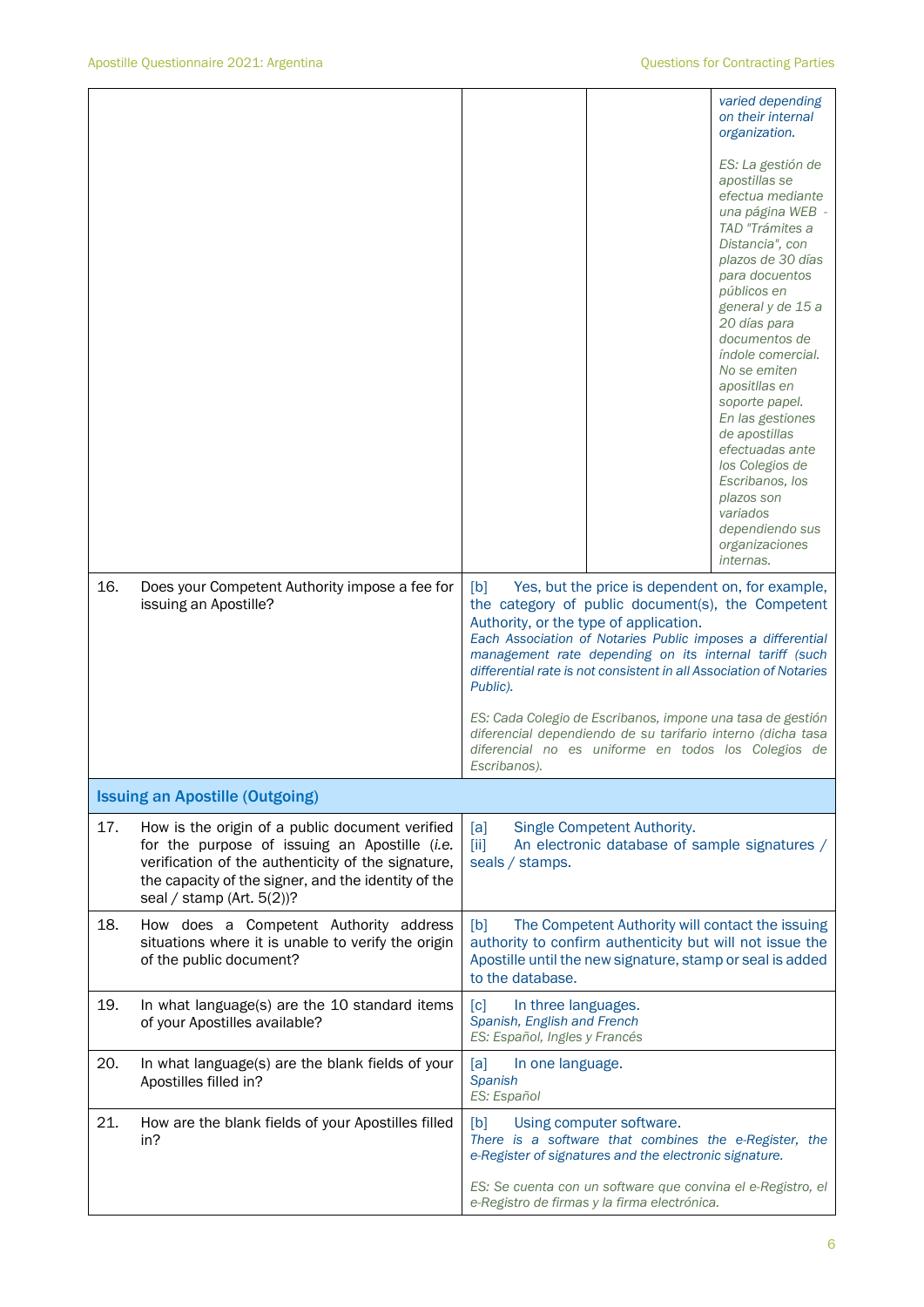|     | <b>Apostille Registers</b>                                                                                                                                                                     |                                                                                                                                                                                                                                                                                                                 |        |
|-----|------------------------------------------------------------------------------------------------------------------------------------------------------------------------------------------------|-----------------------------------------------------------------------------------------------------------------------------------------------------------------------------------------------------------------------------------------------------------------------------------------------------------------|--------|
| 22. | How is your Apostille register, required by<br>Article 7, maintained?                                                                                                                          | Single Competent Authority.<br>[a]<br>Electronic form, publicly accessible<br>$[1]$<br>(e-Register).                                                                                                                                                                                                            | online |
| 23. | What particulars are contained in your Apostille<br>register?                                                                                                                                  | [a]<br>Number and date of the Apostille<br>(required).                                                                                                                                                                                                                                                          | X      |
|     |                                                                                                                                                                                                | [b]<br>Name and capacity of the person signing<br>the document and $/$ or the name of<br>authority whose seal or stamp is affixed<br>(required).                                                                                                                                                                | X      |
|     |                                                                                                                                                                                                | [c]<br>Name and / or type of underlying<br>document.                                                                                                                                                                                                                                                            | X      |
|     |                                                                                                                                                                                                | [d]<br>Description of the contents of underlying<br>document.                                                                                                                                                                                                                                                   | X      |
|     |                                                                                                                                                                                                | [e]<br>Name of the applicant.                                                                                                                                                                                                                                                                                   |        |
|     |                                                                                                                                                                                                | State of destination.<br>$[f]$                                                                                                                                                                                                                                                                                  |        |
|     |                                                                                                                                                                                                | Copy of the Apostille.<br>[g]                                                                                                                                                                                                                                                                                   | X      |
|     |                                                                                                                                                                                                | Copy of the underlying document.<br>$[h]$                                                                                                                                                                                                                                                                       | X      |
|     |                                                                                                                                                                                                | Other.<br>$[1]$<br>The e-Register allows you to view on the official<br>website the complete image of the Apostille and the<br>apostilled attached document. In addition, the<br>apostille displays the fields referring to the holder of<br>the intervened document and a description of the<br>document type. | X      |
|     |                                                                                                                                                                                                | ES: El e-Registro permite visualizar en la WEB ofical,<br>la imagen íntegra de la Apositlla y el documento<br>adjunto apostillado. Además en la apostilla se<br>visualizan los campos referidos al titular del<br>documento intervenido y descripción del tipo de<br>documento.                                 |        |
| 24. | Is there a limit to how long records can be<br>retained on the Apostille register?                                                                                                             | [d]<br>No.                                                                                                                                                                                                                                                                                                      |        |
| 25. | If your register is not publicly accessible, how<br>frequently do your Competent Authorities<br>receive requests to verify an Apostille they have<br>issued in the register?                   | Not applicable, register is publicly accessible.<br>[g]                                                                                                                                                                                                                                                         |        |
|     | <b>Technology &amp; the e-APP</b>                                                                                                                                                              |                                                                                                                                                                                                                                                                                                                 |        |
| 26. | Under your internal law, do you recognise<br>electronic / digital signatures as functionally<br>equivalent to handwritten signatures (i.e. can a<br>public document be signed electronically)? | Yes.<br>[a]<br>Law No. 25506 - Digital Signature - entered into force - 11<br>December 2001<br>Law No. 25506:                                                                                                                                                                                                   |        |
|     |                                                                                                                                                                                                | <b>DIGITAL SIGNATURE LAW</b>                                                                                                                                                                                                                                                                                    |        |
|     |                                                                                                                                                                                                | <b>CHAPTER I</b>                                                                                                                                                                                                                                                                                                |        |
|     |                                                                                                                                                                                                | <b>General Considerations</b>                                                                                                                                                                                                                                                                                   |        |
|     |                                                                                                                                                                                                | SECTION 1° - Object. It is recognized the use of a digital and<br>an electronic signature and its judicial efficiency in the<br>conditions that this hereby law establishes.                                                                                                                                    |        |
|     |                                                                                                                                                                                                | SECTION 2° - Digital Signature. A digital signature is the<br>result of the application of a mathematical procedure that                                                                                                                                                                                        |        |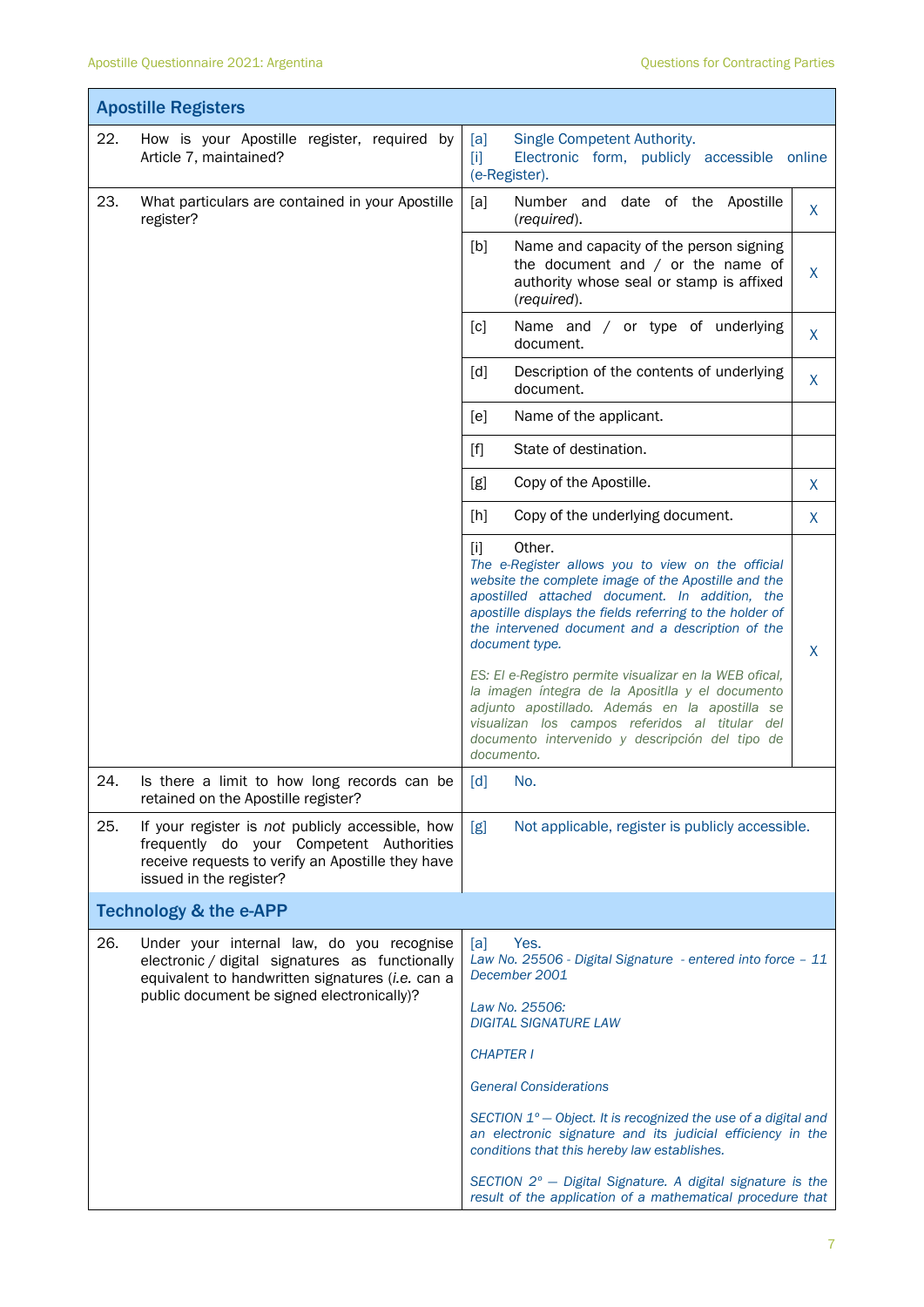*requires information that only the signatory knows to a digital document. The digital signature should be subject to verification by a third party, where said verification allows for the identification of the signatory and detecting any modification of the digital document after being signed. The signing and verification procedures will be determined by the Appellate Authority in accordance with the ongoing international technological standards. SECTION 3º — Required signature. When the law requires a handwritten singnature, said requirement can also be met with a digital signature. This principle is applicable to the cases where the law establishes the obligation to sign and provides penalties for its absence. SECTION 4º — (Section repealed by sec. 1° of Law N° 27.446 B.O. 18/06/2018) SECTION 5º — Electronic signtaure. An electronic signature is a set of electronic data integrated or associated in a logical way with other electronic data, which the signatory uses as identification and lacks some of the legal requirements to be considered a digital signature. If the electronic signature is unknown it belongs to whoever requests its validation. SECTION 6º — Digital document. A digital document is the digital representation of acts, regardless of the support used for its storage or archive. It also meets the requirement for a public deed. SECTION 7º — Presumption of authorship. It is presumed that the digital signature belongs to the holder of the digital certificate that allows for the verification of said signature, unless proven otherwise. SECTION 8º — Presumption of integrity. If the result of the verification of a digital signature on a digital document is positive it is presumed that said document has not been altered after being signed. SECTION 9º — Validation. A digital signature will be valid if it meets the following requirements: a) Having been created during the period where the digital certificate of the signatory is valid; b) Being dully verified by the verification data of the digital signature indicated in said certificate according to the correspondent cerification procedure; c) The certificate has been issued or recognised, in accordance with Article 16, by a licensed certifier. SECTION 10. — Issuer. Presumption. When an electronic document is signed by an application certificate it will be presumed that said signed document belongs to the holder of the certificate, unless proven otherwise. (Section substituded by sec. 2° of Law N° 27.446 B.O. 18/06/2018) SECTION 11. — Original. The electronic documents that have been digitally signed and the documents reproduced from originals to digital form and signed digitally will also be considered originals and, as consequence, have evidential value as such, according to the procedures that the reglamentation establishes.*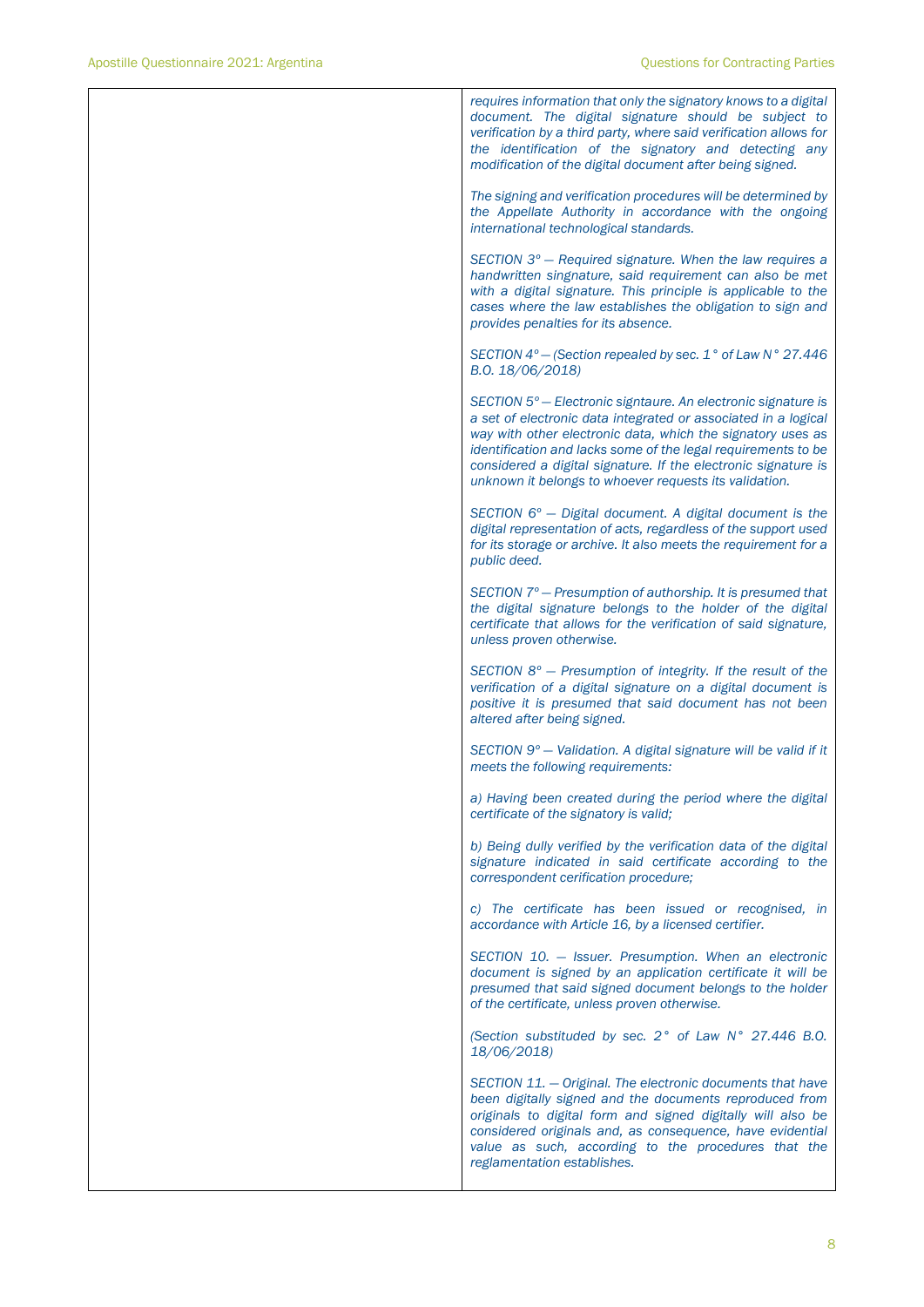*SECTION 12. — Conservation. The legal requirement for the conservation of documents, records or data, is also met by the conservation of the correspondent digitally signed digital documents, according to the procedures that the regulation establishes and as long as they are accessible for later consultation and allow someone to check the origin, destination, date and time of its making, shipping and/or reception.* 

*[http://servicios.infoleg.gob.ar/infolegInternet/anexos/7000](http://servicios.infoleg.gob.ar/infolegInternet/anexos/70000-74999/70749/texact.htm) [0-74999/70749/texact.htm](http://servicios.infoleg.gob.ar/infolegInternet/anexos/70000-74999/70749/texact.htm)*

*[http://servicios.infoleg.gob.ar/infolegInternet/anexos/2350](http://servicios.infoleg.gob.ar/infolegInternet/anexos/235000-239999/235975/norma.htm) [00-239999/235975/norma.htm](http://servicios.infoleg.gob.ar/infolegInternet/anexos/235000-239999/235975/norma.htm)*

*ES: Ley 25506 -Firma Digital - entrada en vigencia - 11 de diciembre del 2001*

*Ley 25506: LEY DE FIRMA DIGITAL*

*CAPITULO I*

*Consideraciones generales*

*ARTICULO 1º — Objeto. Se reconoce el empleo de la firma electrónica y de la firma digital y su eficacia jurídica en las condiciones que establece la presente ley.*

*ARTICULO 2º — Firma Digital. Se entiende por firma digital al resultado de aplicar a un documento digital un procedimiento matemático que requiere información de exclusivo conocimiento del firmante, encontrándose ésta bajo su absoluto control. La firma digital debe ser susceptible de verificación por terceras partes, tal que dicha verificación simultáneamente permita identificar al firmante y detectar cualquier alteración del documento digital posterior a su firma.*

*Los procedimientos de firma y verificación a ser utilizados para tales fines serán los determinados por la Autoridad de Aplicación en consonancia con estándares tecnológicos internacionales vigentes.*

*ARTICULO 3º — Del requerimiento de firma. Cuando la ley requiera una firma manuscrita, esa exigencia también queda satisfecha por una firma digital. Este principio es aplicable a los casos en que la ley establece la obligación de firmar o prescribe consecuencias para su ausencia.*

*ARTICULO 4º — (Artículo derogado por art. 1° de la Ley N° 27.446 B.O. 18/06/2018)*

*ARTICULO 5º — Firma electrónica. Se entiende por firma electrónica al conjunto de datos electrónicos integrados, ligados o asociados de manera lógica a otros datos electrónicos, utilizado por el signatario como su medio de identificación, que carezca de alguno de los requisitos legales para ser considerada firma digital. En caso de ser desconocida la firma electrónica corresponde a quien la invoca acreditar su validez.*

*ARTICULO 6º — Documento digital. Se entiende por documento digital a la representación digital de actos o hechos, con independencia del soporte utilizado para su fijación, almacenamiento o archivo. Un documento digital también satisface el requerimiento de escritura.*

*ARTICULO 7º — Presunción de autoría. Se presume, salvo prueba en contrario, que toda firma digital pertenece al*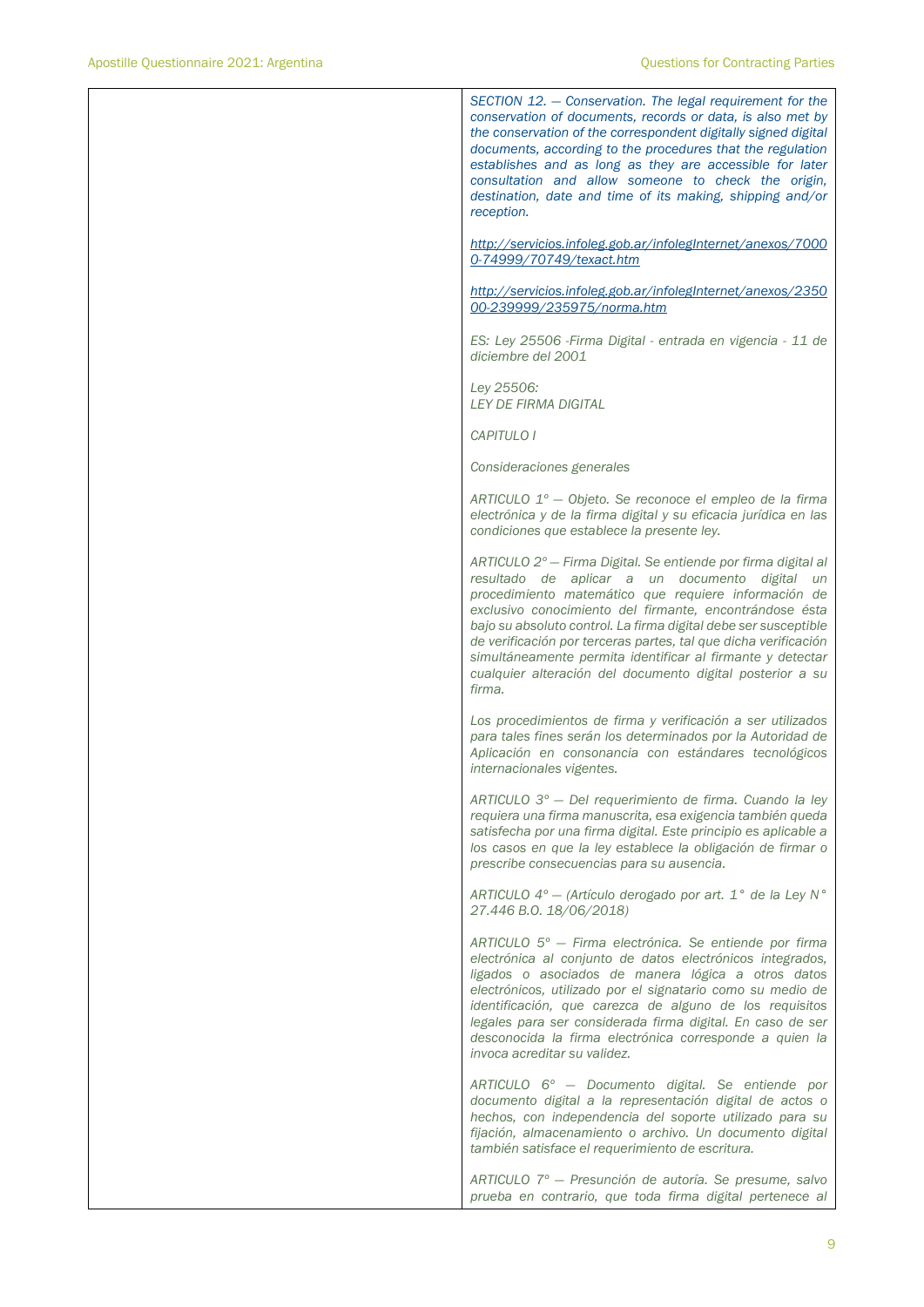|                                                                                                                                                                                      | titular del certificado digital que permite la verificación de<br>dicha firma.                                                                                                                                                                                                                                                                                                                                                                                   |
|--------------------------------------------------------------------------------------------------------------------------------------------------------------------------------------|------------------------------------------------------------------------------------------------------------------------------------------------------------------------------------------------------------------------------------------------------------------------------------------------------------------------------------------------------------------------------------------------------------------------------------------------------------------|
|                                                                                                                                                                                      | ARTICULO 8° - Presunción de integridad. Si el resultado de<br>un procedimiento de verificación de una firma digital<br>aplicado a un documento digital es verdadero, se presume,<br>salvo prueba en contrario, que este documento digital no ha<br>sido modificado desde el momento de su firma.                                                                                                                                                                 |
|                                                                                                                                                                                      | ARTICULO 9° - Validez. Una firma digital es válida si cumple<br>con los siguientes requisitos:                                                                                                                                                                                                                                                                                                                                                                   |
|                                                                                                                                                                                      | a) Haber sido creada durante el período de vigencia del<br>certificado digital válido del firmante;                                                                                                                                                                                                                                                                                                                                                              |
|                                                                                                                                                                                      | b) Ser debidamente verificada por la referencia a los datos<br>de verificación de firma digital indicados en dicho certificado<br>según el procedimiento de verificación correspondiente;                                                                                                                                                                                                                                                                        |
|                                                                                                                                                                                      | c) Que dicho certificado haya sido emitido o reconocido,<br>según el artículo 16 de la presente, por un certificador<br>licenciado.                                                                                                                                                                                                                                                                                                                              |
|                                                                                                                                                                                      | ARTICULO 10. - Remitente. Presunción. Cuando un<br>documento electrónico sea firmado por un certificado de<br>aplicación, se presumirá, salvo prueba en contrario, que el<br>documento firmado proviene de la persona titular del<br>certificado.                                                                                                                                                                                                                |
|                                                                                                                                                                                      | (Artículo sustituido por art. 2° de la Ley N° 27.446 B.O.<br>18/06/2018)                                                                                                                                                                                                                                                                                                                                                                                         |
|                                                                                                                                                                                      | ARTICULO 11. - Original. Los documentos electrónicos<br>firmados digitalmente y los reproducidos en formato digital<br>firmados digitalmente a partir de originales de primera<br>generación en cualquier otro soporte, también serán<br>considerados originales y poseen, como consecuencia de<br>ello, valor probatorio como tales, según los procedimientos<br>que determine la reglamentación.                                                               |
|                                                                                                                                                                                      | ARTICULO 12. - Conservación. La exigencia legal de<br>conservar documentos, registros o datos, también queda<br>satisfecha con la conservación de los correspondientes<br>documentos digitales firmados digitalmente, según los<br>procedimientos que determine la reglamentación, siempre<br>que sean accesibles para su posterior consulta y permitan<br>determinar fehacientemente el origen, destino, fecha y hora<br>de su generación, envío y/o recepción. |
|                                                                                                                                                                                      | http://servicios.infoleg.gob.ar/infolegInternet/anexos/7000<br>0-74999/70749/texact.htm                                                                                                                                                                                                                                                                                                                                                                          |
|                                                                                                                                                                                      | http://servicios.infoleg.gob.ar/infolegInternet/anexos/2350<br>00-239999/235975/norma.htm                                                                                                                                                                                                                                                                                                                                                                        |
| 27.<br>Under your internal law, are public documents<br>executed, or able to be executed, in electronic<br>form (whether or not they are to be used abroad<br>under the Convention)? | Yes.<br>[a]                                                                                                                                                                                                                                                                                                                                                                                                                                                      |
| For Parties that answered yes to Q27.<br>27.1. What categories of public documents are                                                                                               | All public documents.<br>[a]<br>X                                                                                                                                                                                                                                                                                                                                                                                                                                |
| executed, or able to be executed, in electronic<br>form (whether or not they are to be used abroad<br>under the Convention)?                                                         | [b]<br>Civil status documents (e.g. birth, death<br>and<br>marriage<br>certificates)<br>and<br>certificates of non-impediment.                                                                                                                                                                                                                                                                                                                                   |
|                                                                                                                                                                                      | Other<br>administrative<br>[c]<br>documents<br>(including decisions from administrative<br>tribunals or decision-making bodies).                                                                                                                                                                                                                                                                                                                                 |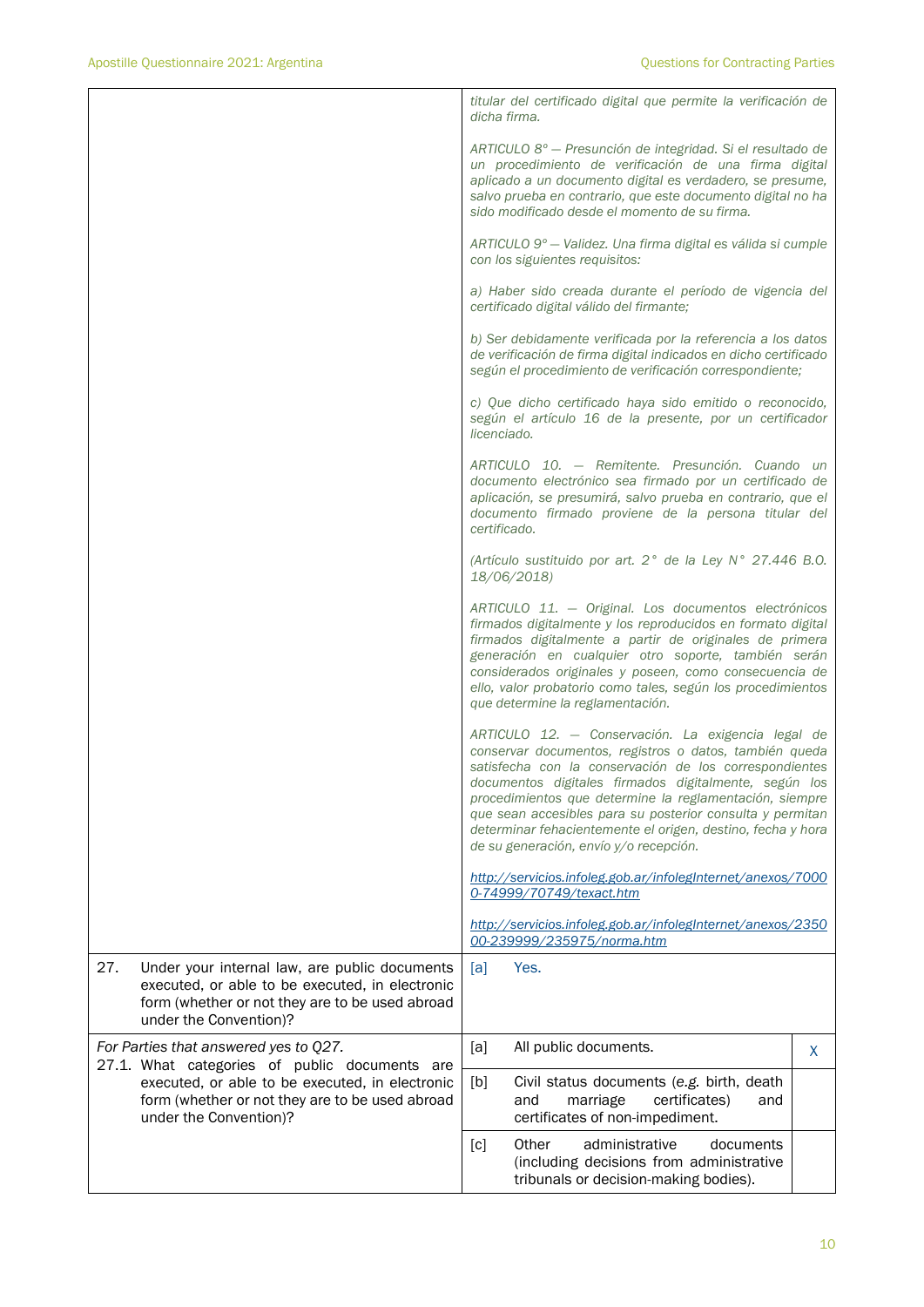|                                                                                                                                                                                                                             | [d]<br>Extracts from commercial registers and<br>other registers.                                                                                                                                                                              |
|-----------------------------------------------------------------------------------------------------------------------------------------------------------------------------------------------------------------------------|------------------------------------------------------------------------------------------------------------------------------------------------------------------------------------------------------------------------------------------------|
|                                                                                                                                                                                                                             | Notarial authentications of signatures.<br>[e]                                                                                                                                                                                                 |
|                                                                                                                                                                                                                             | Other notarial acts.<br>$[f]$                                                                                                                                                                                                                  |
|                                                                                                                                                                                                                             | Diplomas<br>other<br>education<br>[g]<br>and<br>documents.                                                                                                                                                                                     |
|                                                                                                                                                                                                                             | [h]<br>Court documents, including judgments.                                                                                                                                                                                                   |
|                                                                                                                                                                                                                             | $[1]$<br>Patents or other documents pertaining to<br>intellectual property rights.                                                                                                                                                             |
|                                                                                                                                                                                                                             | Documents relating to adoptions.<br>[j]                                                                                                                                                                                                        |
|                                                                                                                                                                                                                             | Translations.<br>[k]                                                                                                                                                                                                                           |
|                                                                                                                                                                                                                             | Medical or health certificates.<br>$[1]$                                                                                                                                                                                                       |
|                                                                                                                                                                                                                             | Criminal records.<br>$\lceil m \rceil$                                                                                                                                                                                                         |
|                                                                                                                                                                                                                             | [n]<br>Import or export licences.                                                                                                                                                                                                              |
|                                                                                                                                                                                                                             | Certificates of origin.<br>[0]                                                                                                                                                                                                                 |
|                                                                                                                                                                                                                             | Certificates of conformity.<br>[p]                                                                                                                                                                                                             |
|                                                                                                                                                                                                                             | Other.<br>[q]                                                                                                                                                                                                                                  |
| For Parties that answered yes to Q27.<br>27.2. Approximately what percentage of your public<br>documents are originally executed in electronic<br>form (whether or not they are to be used abroad<br>under the Convention)? | Organizations are in a constant process of digitization,<br>having made great progress during 2020.<br>ES: Actualmente, las organizaciones se encuentran en<br>un proceso de digitalización constante, con gran<br>avance durante el año 2020. |
| 28.<br>Do you issue e-Apostilles?                                                                                                                                                                                           | Yes.<br>[a]                                                                                                                                                                                                                                    |
| For Parties that answered yes to Q28.<br>28.3. Under your internal law, which of the following<br>do you consider public documents for the<br>purpose of issuing e-Apostilles?                                              | [a]<br>Electronic public documents.<br>[b]<br>Paper public documents that have<br>been<br>scanned by a public official.<br>Paper public documents that have<br>[c]<br>been<br>scanned by applicants.                                           |
| For Parties that answered yes to Q28.<br>28.4. How is an e-Apostille signed (i.e. what technology<br>to apply an electronic / digital<br>is.<br>used<br>signature)?                                                         | A government-built certificate.<br>[a]                                                                                                                                                                                                         |
| For Parties that answered yes to Q28.<br>28.5. How is an e-Apostille affixed to / associated with<br>the underlying public document to ensure it is<br>not tampered with?                                                   | The e-Apostille has the attached documents as well as<br>the fields of the type of document and its holders, which<br>the receiver can see at the official website.                                                                            |
|                                                                                                                                                                                                                             | ES: La e-Apostilla cuenta con el documento embebido,<br>ambos visualizados en la WEB oficial por el receptor.<br>Adicionalmente la e-Apostilla incorporó los campos de<br>tipo de documento y titulares del mismo.                             |
| For Parties that answered yes to Q28.<br>28.6. Once issued, how is the e-Apostille transmitted<br>to the applicant?                                                                                                         | Electronic transmission via online platform<br>[c]<br>administered by the government.                                                                                                                                                          |
| 29.<br>Are your authorities<br>equipped to accept<br>incoming e-Apostilles?                                                                                                                                                 |                                                                                                                                                                                                                                                |
| 30.<br>Do you maintain an e-Register?                                                                                                                                                                                       |                                                                                                                                                                                                                                                |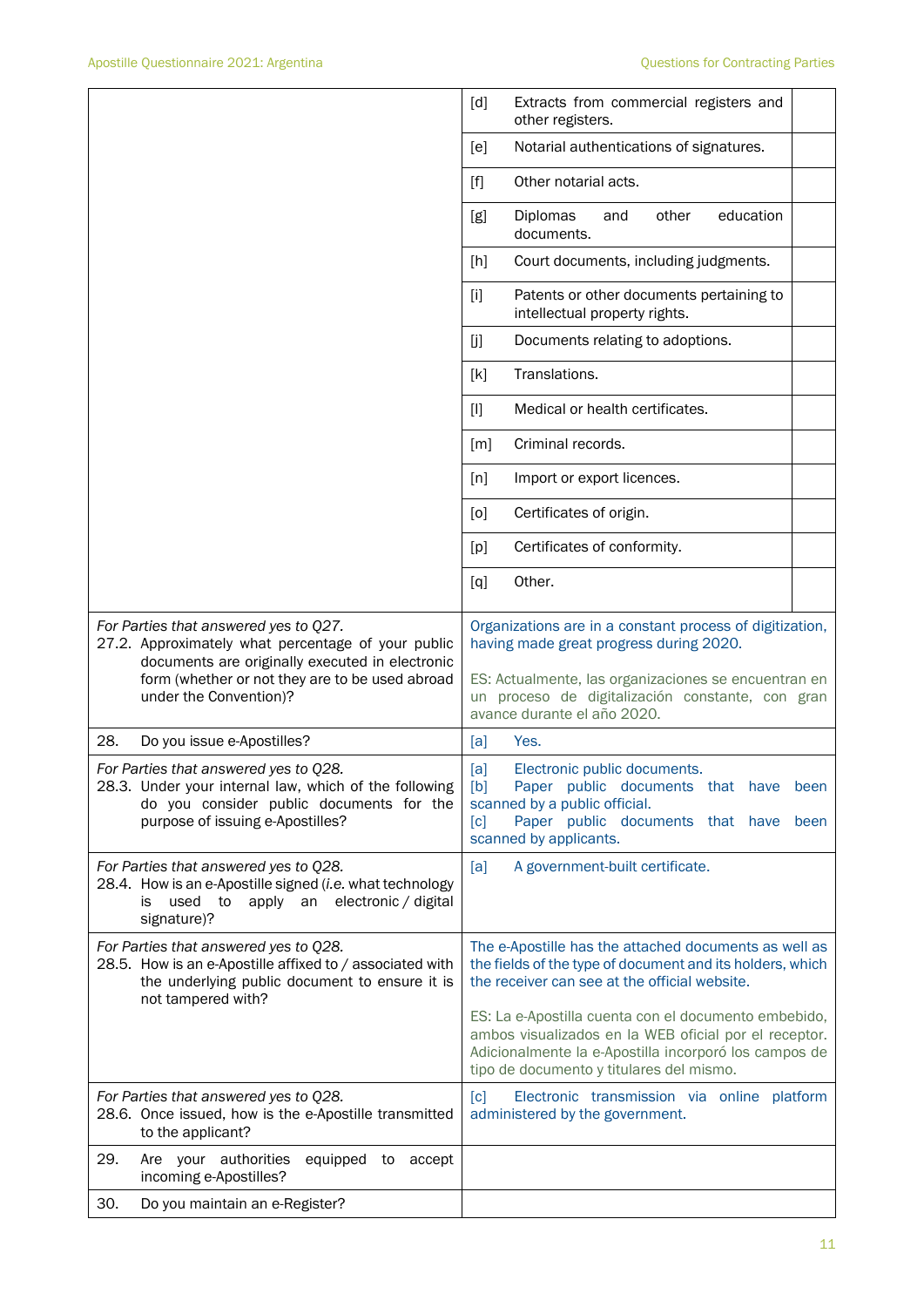| For Parties that answered no to Q30.<br>30.1. What challenges are you facing that may prevent                                                                     | [a]<br>Internal law limitations.                                                                           |
|-------------------------------------------------------------------------------------------------------------------------------------------------------------------|------------------------------------------------------------------------------------------------------------|
| you from implementing the e-Register?                                                                                                                             | Judicial or administrative structure.<br>[b]                                                               |
|                                                                                                                                                                   | $\lceil c \rceil$<br>Implementation challenges (e.g. lack of<br>resources, lack of infrastructure).        |
|                                                                                                                                                                   | $\lceil d \rceil$<br>Cost.                                                                                 |
|                                                                                                                                                                   | System interoperability / compatibility.<br>[ <sub>e</sub> ]                                               |
|                                                                                                                                                                   | Security concerns.<br>$[f]$                                                                                |
|                                                                                                                                                                   | Other.<br>[g]                                                                                              |
| For Parties that answered yes to Q30.<br>30.2. What technology is used to maintain your<br>e-Register?                                                            |                                                                                                            |
| 31.<br>Have you been in contact with other Competent<br>Authorities that operate an e-APP component<br>and exchanged information and / or relevant<br>experience? |                                                                                                            |
| <b>Issues with Apostilles</b>                                                                                                                                     |                                                                                                            |
| 32.<br>Has an Apostille <i>issued</i> by your Competent<br>Authority ever been refused by the authorities of<br>another Contracting Party on the following        | [a]<br>Form requirements (e.g. square-shaped,<br>sides of at least nine centimetres, border,<br>ink, etc). |
| grounds:                                                                                                                                                          | The manner in which the Apostille was<br>[b]<br>the<br>affixed / attached<br>underlying<br>to<br>document. |
|                                                                                                                                                                   | $\lceil c \rceil$<br>The Apostille was not signed.                                                         |
|                                                                                                                                                                   | [d]<br>One<br>0f<br>the<br>standard<br>or<br>more<br>informational items were not filled in.               |
|                                                                                                                                                                   | [e]<br>The Apostille was in electronic form (an<br>e-Apostille).                                           |
|                                                                                                                                                                   | The underlying public document was in<br>$[f]$<br>electronic form.                                         |
|                                                                                                                                                                   | The underlying public document had<br>[g]<br>expired / was not issued within a certain<br>timeframe.       |
|                                                                                                                                                                   | The underlying document was not a<br>$[h]$<br>public document under the law of the<br>destination.         |
|                                                                                                                                                                   | Other.<br>$[1]$                                                                                            |
|                                                                                                                                                                   | Unknown.<br>[j]                                                                                            |
|                                                                                                                                                                   | [k]<br>No / Not applicable.                                                                                |
| For Parties that answered other than "No" to Q32.<br>32.1. If an Apostille was rejected, what action did you                                                      | The Apostille was reissued.<br>[a]                                                                         |
| take?                                                                                                                                                             | Contacted the receiving authority.<br>[b]                                                                  |
|                                                                                                                                                                   | Contacted the Competent Authority of the<br>[c]<br>place of destination.                                   |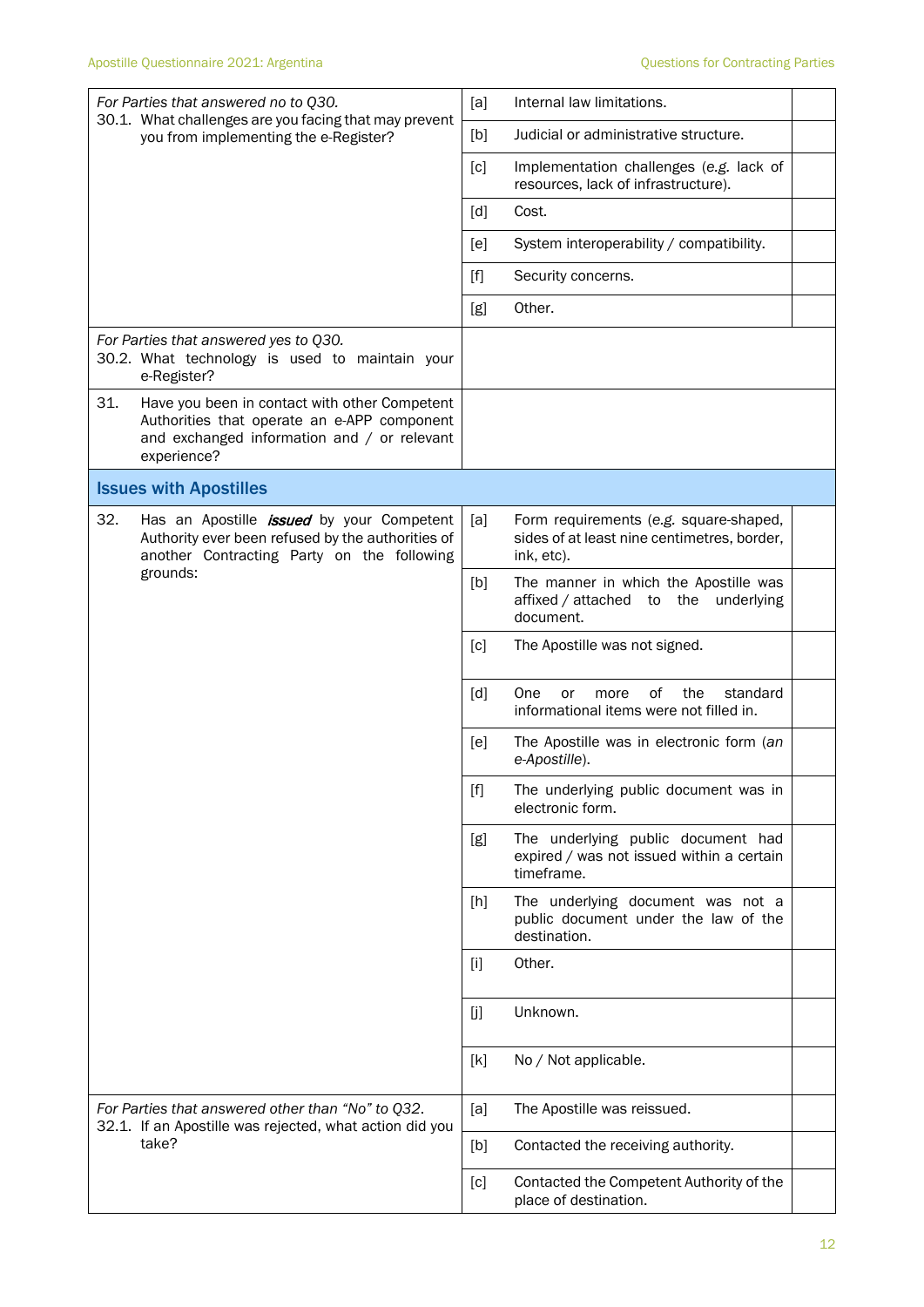|     |                                                                                                                                                          | [d]               | Contacted nearest diplomatic mission of<br>the place of destination.                                |  |
|-----|----------------------------------------------------------------------------------------------------------------------------------------------------------|-------------------|-----------------------------------------------------------------------------------------------------|--|
|     |                                                                                                                                                          | [e]               | Contacted<br>diplomatic<br>mission<br>own<br>accredited to the place of destination.                |  |
|     |                                                                                                                                                          | [f]               | Contacted the Permanent Bureau.                                                                     |  |
|     |                                                                                                                                                          | [g]               | No action taken.                                                                                    |  |
|     |                                                                                                                                                          | [h]               | Other.                                                                                              |  |
|     |                                                                                                                                                          | $[1]$             | Unknown.                                                                                            |  |
| 33. | Has your Competent Authority ever been<br>requested by external Competent Authorities to<br>certify or confirm your procedure for issuing<br>Apostilles? |                   |                                                                                                     |  |
| 34. | Has an Apostille <i>received</i> by your authorities<br>ever been refused on the following grounds:                                                      | [a]               | The issuing State was not a Contracting<br>Party to the Apostille Convention.                       |  |
|     |                                                                                                                                                          | [b]               | Form requirements (e.g. square-shaped,<br>sides of at least nine centimetres, border,<br>ink, etc). |  |
|     |                                                                                                                                                          | [c]               | The manner in which the Apostille was<br>affixed / attached to the underlying<br>document.          |  |
|     |                                                                                                                                                          | $\lceil d \rceil$ | The Apostille was not signed.                                                                       |  |
|     |                                                                                                                                                          | [e]               | One<br>of<br>the<br>standard<br>more<br>or<br>informational items were not filled in.               |  |
|     |                                                                                                                                                          | $[f]$             | The Apostille was in electronic form (an<br>e-Apostille).                                           |  |
|     |                                                                                                                                                          | [g]               | The underlying public document was in<br>electronic form.                                           |  |
|     |                                                                                                                                                          | [h]               | The underlying public document had<br>expired / was not issued within a certain<br>timeframe.       |  |
|     |                                                                                                                                                          | $[1]$             | The underlying document was not a<br>public document under the law of the<br>destination.           |  |
|     |                                                                                                                                                          | [j]               | Other.                                                                                              |  |
|     |                                                                                                                                                          | [k]               | Unknown.                                                                                            |  |
|     |                                                                                                                                                          | $[]$              | No / Not applicable.                                                                                |  |
|     | <b>Miscellaneous</b>                                                                                                                                     |                   |                                                                                                     |  |
| 35. | Would you be interested in attending the 2021<br>meeting of the Special Commission on the<br>practical operation of the Apostille Convention?            |                   |                                                                                                     |  |